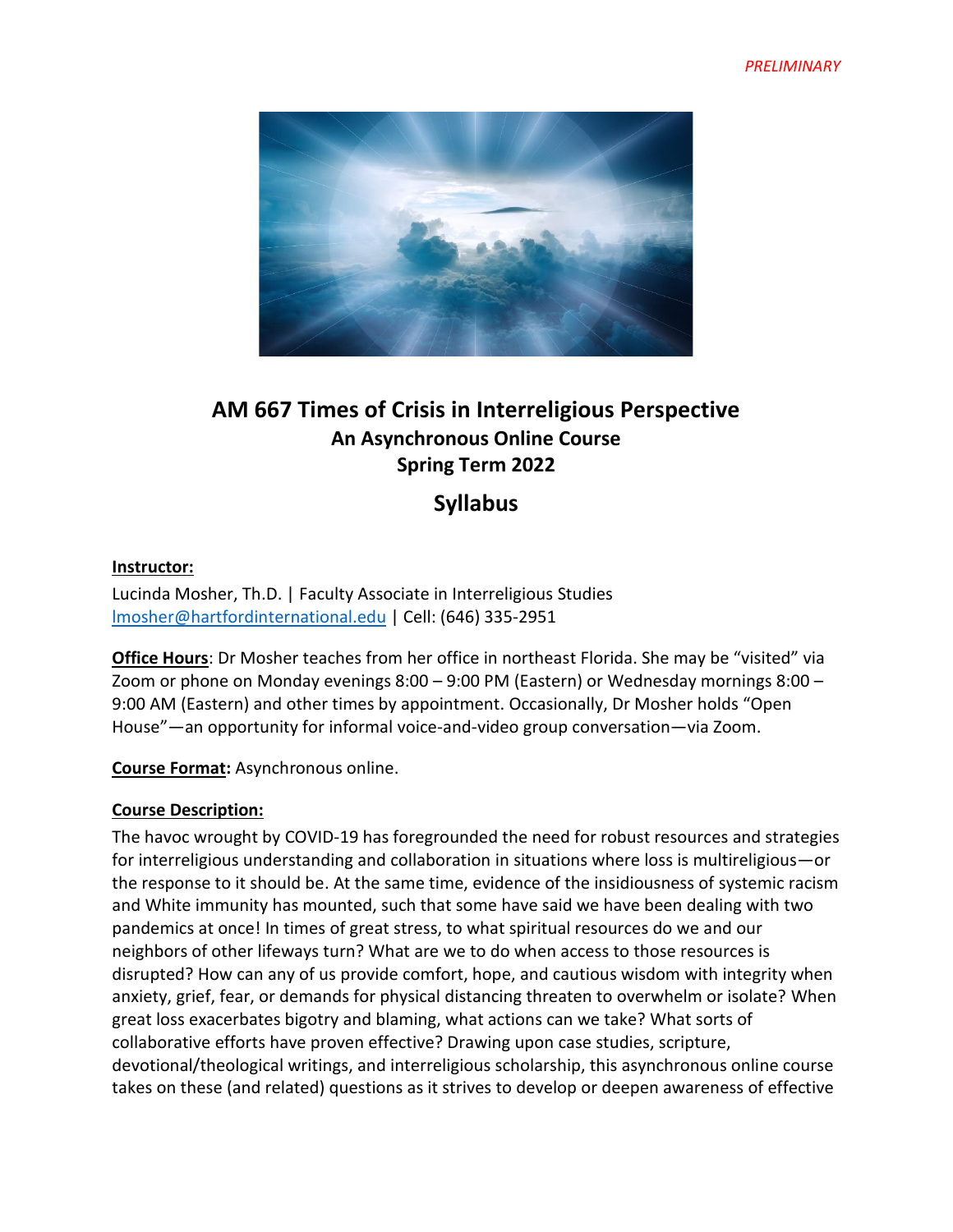forms and methods of religion-specific and interreligious spiritual guidance in religiously plural contexts.

## **Course Learning Outcomes**

The course promotes:

- 1) Developing or deepening familiarity with spiritual caregiving resources from a range of religious traditions.
- 2) Developing or deepening familiarity with exemplary interreligious leadership paradigms, skills, and methods of assessment.
- 3) Progress in command of the BCCI's *Common Qualifications and Competencies for Professional Chaplains,* particularly,

Integration of Theory and Practice Competencies 1 through 6 Professional Identity and Conduct Competencies 3, 4, 7, & 8 Professional Practice Skills Competencies 3, 4, 5, & 7

# **Course Plan**

The course facilitates engagement with themes and materials such as:

- a. Interfaith/multireligious questions raised by emergent occasions (e.g. pandemics; natural disasters; mass shootings; terrorist attacks; catastrophic fires) and the ongoing "virus" of systemic racism
- b. Religiously informed attitudes toward healthcare, illness, death, mourning, and memorializing
- c. Exemplary interfaith leadership, collaborative-action, and spiritual caregiving paradigms, skills, attitudes, and assessment methods
- d. The literature of solace in times of great loss and stress: scripture, supplication, poetry, hymnody, theological reflection (featuring examples drawn from the Jewish, Christian, Islamic, Hindu, Sikh, Buddhist, and Unitarian Universalist traditions—and others)
- e. Narratives, news stories, and case studies about caregiving in mass casualty situations, natural catastrophes, and times of grave stress.
- f. Theologies of pastoral care in times of great crisis

The course is delivered in "modules," each filled with a variety of items such as detailed instructions for reading assignments; downloadable files; audio-visual items (among them, lectures by your professor); case studies; or discussion-board prompts. An unnumbered "Preliminary Matters" module includes basic information for enrollees, who are expected to work systematically through twelve numbered instructional modules:

- 1. Overview: an introduction to course themes
- 2. Religiously informed attitudes toward end of life concerns
- 3. At a distance: social distancing and the social contract; solitude versus isolation
- 4. The "other pandemic": systemic racism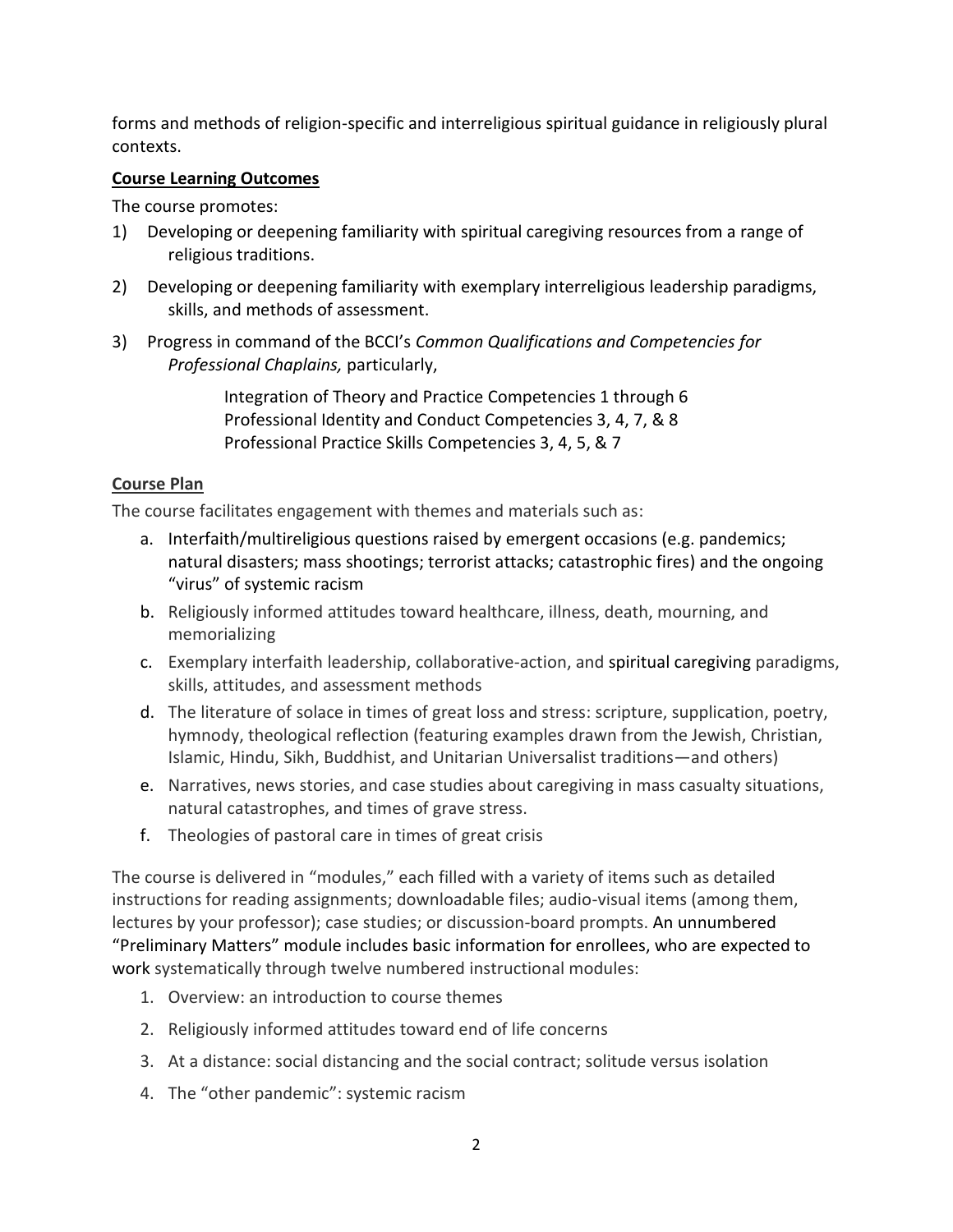- 5. Mourning; lament as a spiritual discipline; scriptural and other sources of solace
- 6. Disaster spiritual care preparedness and response
- 7. Self-care in times of crisis
- 8. Remembrance: memorializing in interreligious perspective
- 9. Making the most of "Blue Sky Time": preparedness; interreligious leadership and collaboration
- 10. Cultivating hope; models and methods of reconciliation
- 11. Resilience and restoration
- 12. Now what? An opportunity to summarize, theologize, and create

The website also provides several "resource closets": modules containing materials related to course topics, but which are not required reading/watching.

## **Required Texts:**

- Joshi, Khayti Y. *White Christian Privilege: The Illusion of Religious Equality in America.* NYU Press, 2021. ISBN 978-1479812004
- Mosher, Lucinda Allen, et al., eds., *Deep Understanding for Divisive Times.* Interreligious Studies Press, 2020. ISBN 978-0-57878-508-0
- Mosher, Lucinda. *Personhood, Illness, and Death in America's Multifaith Neighborhoods: A Practical Guide.* Jessica Kingsley, 2018. ISBN 978-1-78592-784-3
- Roberts, Stephen. B. and Willard Ashley. *Disaster Spiritual Care, Second Edition: Practical Clergy Responses to Community, Regional and National Tragedy.* SkyLight Paths, 2008. 168336029X
- Other required items will be made available through the course website. (For information about the course website, see "About CANVAS" below.)

## **Assessment**

## **Lecture-Watching:** *25% of final grade*

For each module, your instructor provides an introductory lecture—and usually, at least one more. These are delivered through VoiceThread—a tool that enables you to receive credit for taking in a lecture and commenting on it.

## **Summary Reflection and Discussion**: *50% of final grade*

Each module concludes with a discussion forum—a tool that provides an opportunity to demonstrate deep thinking about a module's readings, lectures, and other activities—both in your own post and in your responses to classmate posts.

## **Other Activities:** *5% of final grade*

Into this category fall points-earning items that do not fit neatly into our first two categories.

## **Final Assignment:** *10% of final grade*

A paper or project addressing course themes.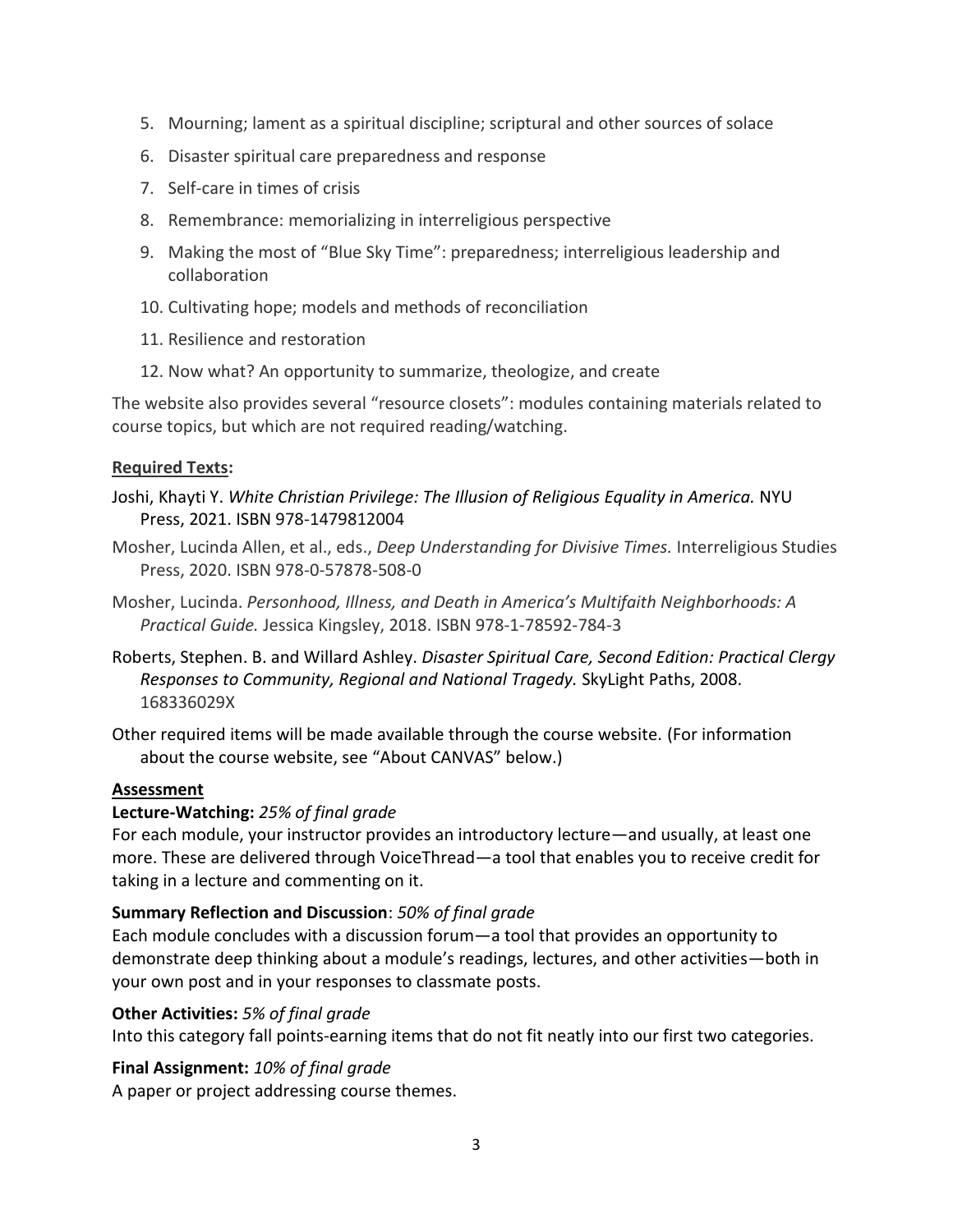## **Hartford Seminary Grading Scale**

- A (95‐100) Demonstrates excellent mastery of the subject matter, a superior ability to articulate this, and provides helpful connections to daily life or contemporary issues. Exceeds expectations of the course.
- A‐ (90‐94) Demonstrates mastery of the subject matter, ability to articulate this well, and makes connections to daily life or contemporary issues. Exceeds expectations of the course.
- B+ (87‐89) Demonstrates a very good understanding of the subject matter, able to articulate lessons learned in the assignment well. Meets course expectations.
- B (83‐86) Demonstrates an understanding of the subject matter and the ability to articulate lessons learned. Meets expectations of the course.
- B‐ (80‐82) Demonstrates an understanding of the material at hand, has some difficulty articulating this, and basic connection of the material to daily life or contemporary issues/life. Meets basic expectations for the course.
- C+ (77‐79) Demonstrates a basic comprehension of the subject matter, weak articulation and connections. Does not meet expectations for the course.
- C (70‐76) Demonstrates a minimal comprehension of the subject matter and has difficulty making connections. Does not meet expectations of the course.
- F (below 70) Unable to meet the basic requirements of the course.

## **Plagiarism and Academic Integrity**

Academic honesty and integrity are expected of all students. Plagiarism exists when: a) the work submitted was done, in whole or in part, by anyone other than the one submitting the work, b) parts of the work, whether direct quotations, ideas, or data, are taken from another source without acknowledgement, c) the whole work is copied from another source [especially a web based source], or d) significant portions of one's own previous work used in another course.

See "Plagiarism" at http://www.hartsem.edu/current‐students/policies/.

## **Inclusive Language**

Hartford Seminary is committed to a policy of inclusion in its academic life and mission. All members of the community are expected to communicate in language that reflects the equality of genders, openness to diverse cultural and theological perspectives, and sensitivity to one another's images of God.

## **Accommodations**

The Americans with Disabilities Act ensures equal access to qualified individuals with disabilities, and prevents discrimination on the basis of a disability. It is Hartford Seminary policy to provide reasonable accommodations on a case‐by‐case basis, which may mean working with outside social and governmental agencies to provide the necessary range of services for student success. Students with disabilities who wish to receive accommodations must contact the Student Services Coordinator. Students with disabilities are eligible for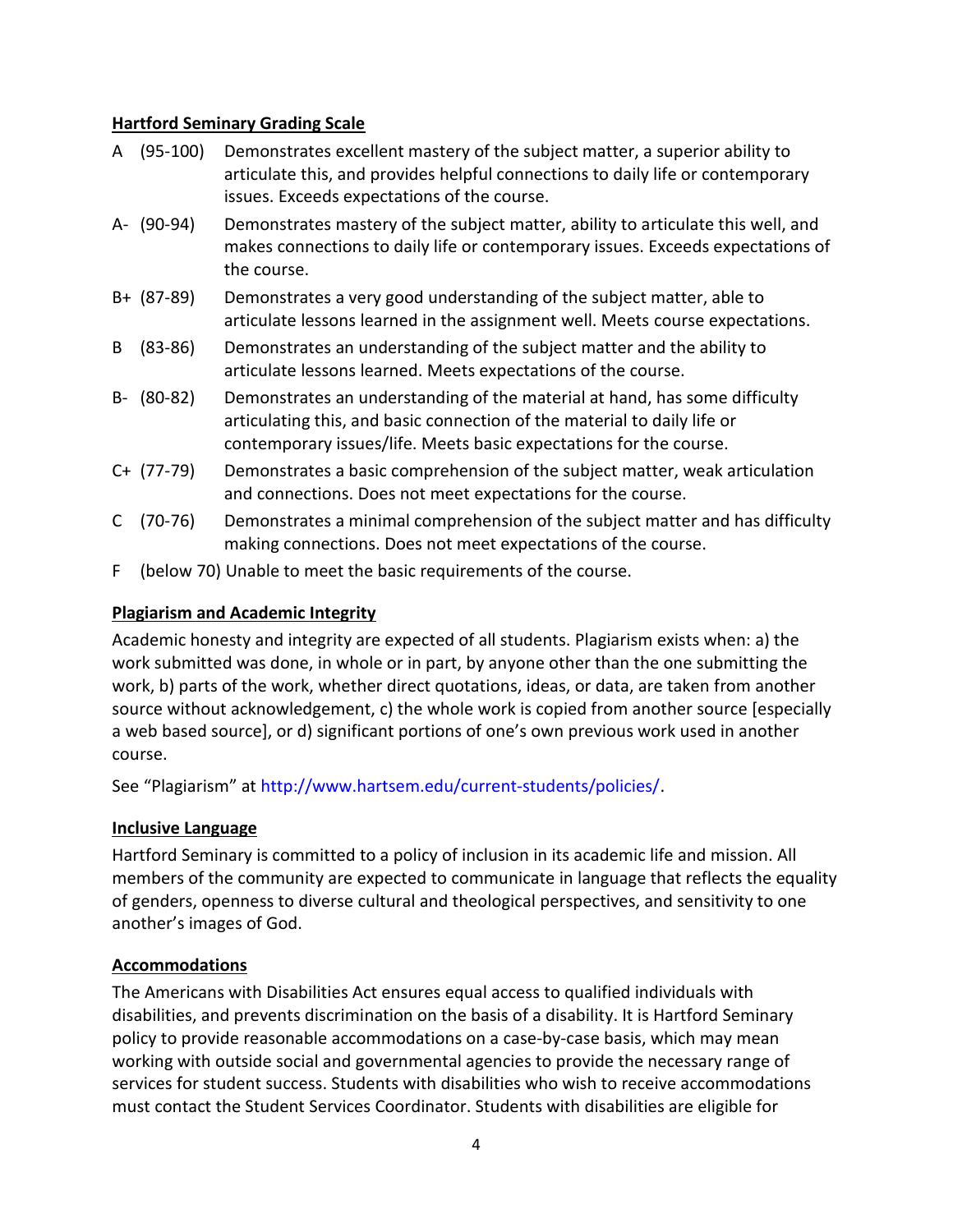disability support services when they are enrolled in courses and they have disclosed their disability and requested related accommodations during enrollment and/or before the start of each semester.

All students seeking accommodation must fill out HartSem's Request for Disability Accommodations form.

## **Official Handbooks**

For all other questions you might have regarding policies or procedures, please check the student handbook http://www.hartsem.edu/current-students/student-handbook/ and seminary policies at Academic policies are listed at http://www.hartsem.edu/currentstudents/policies/.

# **About CANVAS**

This course's Canvas website is your primary roadmap for this course.

- Be sure to explore the site thoroughly before you begin.
- If you have difficulty navigating or operating any aspect of the site, do take advantage of the "Help" button (indicated by a question-mark). The "live chat" feature works very well; you can expect prompt and clear responses to your questions.
- You may also phone the Canvas Support Hotline: (877) 249-4494.
- If you have questions about course content (or you tried Canvas Help but are still mystified), please do email or text-message your professor right away. If the situation is better addressed voice-to-voice, request a specific time for a phone or Zoom conversation. (Making an appointment ensures that your professoris ready to talk with you seated at her desk rather than standing in the supermarket!)

# **Attendance**

All students will need to log into the course site several times per week. Lack of engagement with the Canvas website for seven days in a row constitutes "absence" from the course and can lead to failure. Students who believe they have a legitimate reason for such disengagement must discuss this with the professor—preferably in advance. If you fall behind, skip ahead to the next module so that you can stay current with your classmates in discussions. When time permits, you may return to an earlier module to address what you omitted. Late submissions are permitted up to a point, but a penalty may be assessed.

## **Communication and Technology**

Students will be expected to use their Hartford Seminary email for communication regarding the course. Students must also create a free account with VoiceThread and have access via the VoiceThread app, in Canvas, or in a separate browser window.

Within Canvas, the *Announcements* feature will be used to convey information "for the good of the order." These messages are automatically emailed to all enrollees.